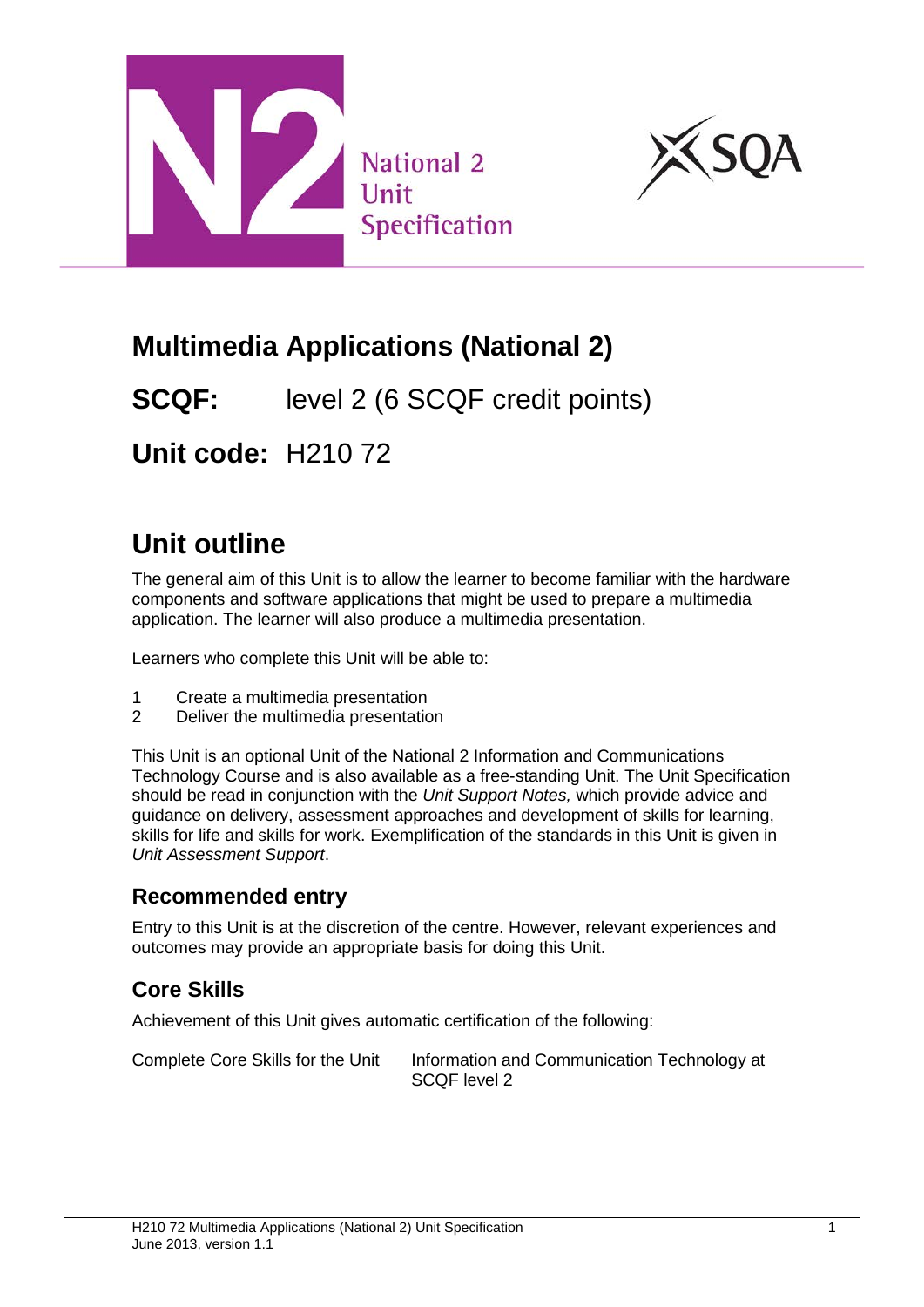



#### **Equality and inclusion**

This Unit Specification has been designed to ensure that there are no unnecessary barriers to learning or assessment. The individual needs of learners should be taken into account when planning learning experiences, selecting assessment methods or considering alternative evidence. For further information, please refer to the *Unit Support Notes.*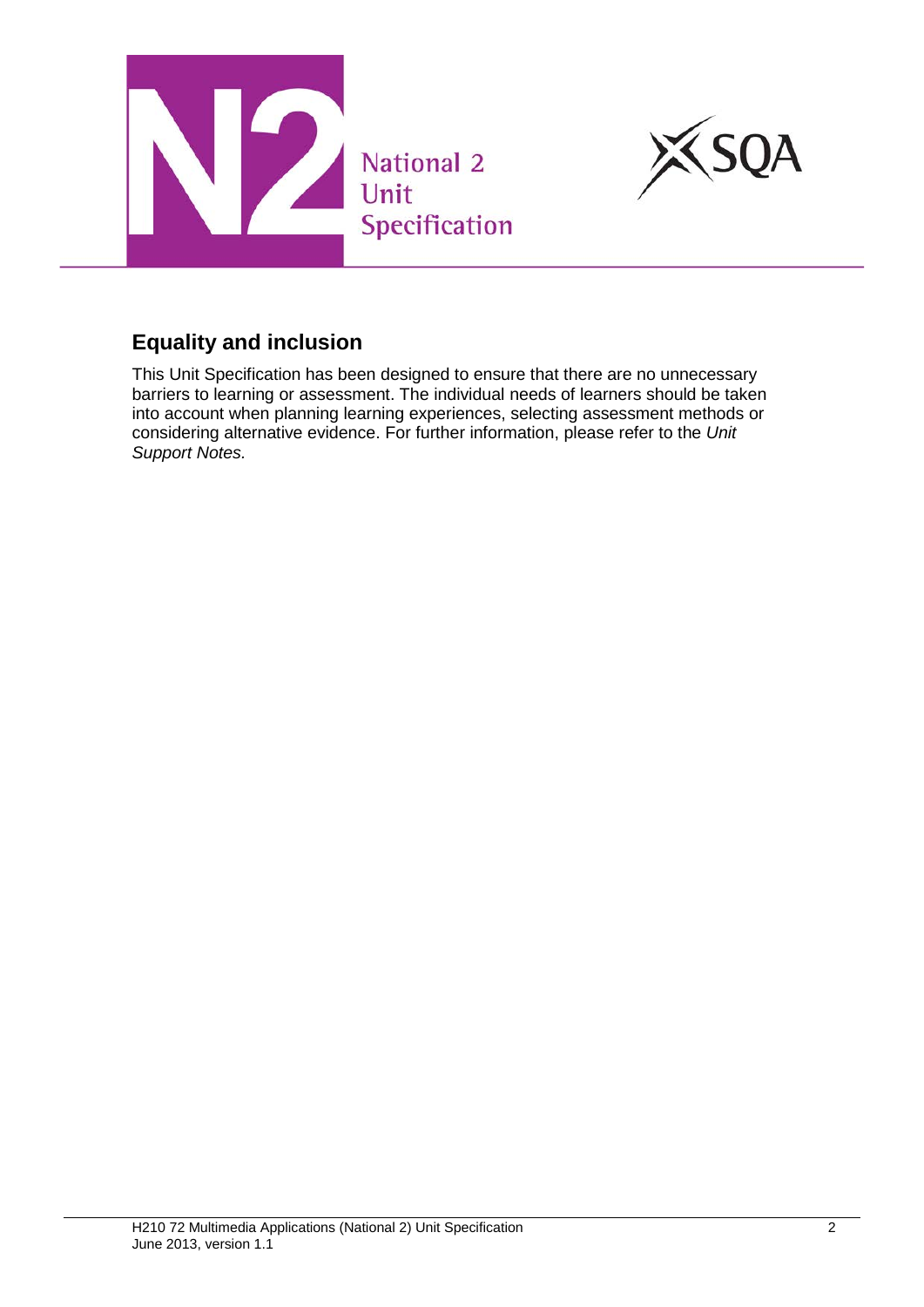## **Standards**

### **Outcomes and assessment standards**

### **Outcome 1**

The learner will:

#### **1 Create a multimedia presentation by:**

- 1.1 Opening the presentation software application
- 1.2 Creating a presentation containing a range of media
- 1.3 Saving the presentation
- 1.4 Following correct procedures to close the application

### **Outcome 2**

The learner will:

#### **2 Deliver the multimedia presentation by:**

- 2.1 Opening the presentation software application
- 2.2 Retrieving the presentation
- 2.3 Checking the presentation is ready to run
- 2.4 Running the presentation
- 2.5 Following correct procedures to close the application

### **Evidence Requirements for the Unit**

Assessors should use their professional judgement, subject knowledge and experience, and understanding of their learners, to determine the most appropriate ways to generate evidence and the conditions and contexts in which they are used.

Evidence may be presented for individual Outcomes or it may be gathered for the Unit as a whole through integrating assessment in one single activity. If the latter approach is used, it must be clear how the evidence covers each Outcome.

It is expected that learners will receive support to achieve the Outcomes of this Unit.

Evidence can be presented in a variety of formats, such as written, oral, or pictorial, and may be gathered using the learner's usual means of communication.

Exemplification of assessment is provided in *Unit Assessment Support*. Advice and guidance on possible approaches to assessment is provided in the *Unit Support Notes.*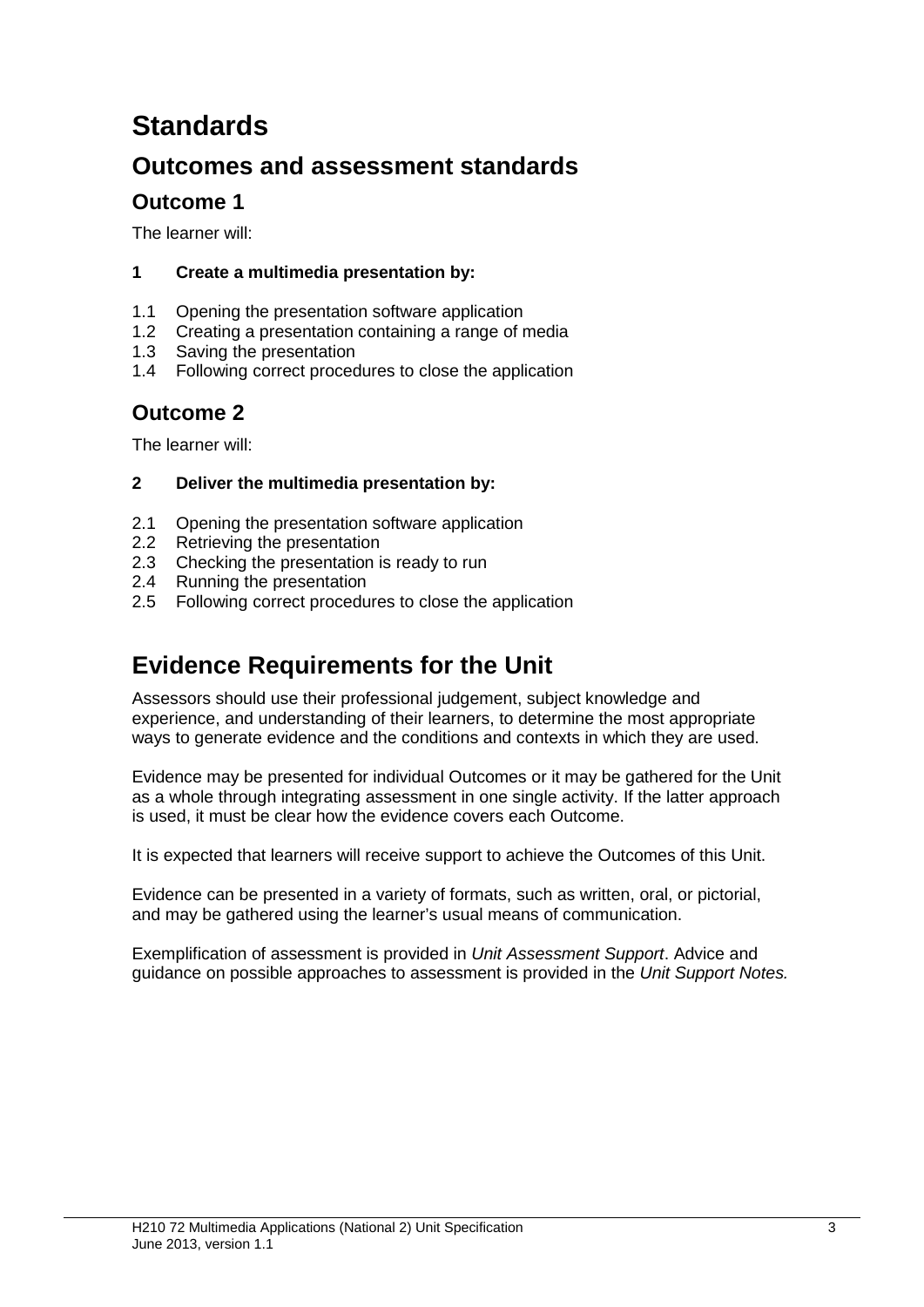## **Development of skills for learning, skills for life and skills for work**

It is expected that learners will develop broad, generic skills through this Unit. The skills that learners will be expected to improve on and develop through the Unit are based on SQA's *Skills Framework: Skills for Learning, Skills for Life and Skills for Work* and drawn from the main skills areas listed below. These must be built into the Unit where there are appropriate opportunities.

#### **4 Employability, enterprise and citizenship**

4.2 Information and communication technology

#### **5 Thinking skills**

- 5.1 Remembering
- 5.3 Applying
- 5.5 Creating

Amplification of these is given in SQA's *Skills Framework: Skills for Learning, Skills for Life and Skills for Work.* The level of these skills should be at the same SCQF level as the Unit and be consistent with the SCQF level descriptor. Further information on building in skills for learning, skills for life and skills for work is given in the *Unit Support Notes.*

Employability, enterprise and citizenship skills shown in this National Unit provide automatic certification of Core Skill: Information and Communication Technology at SCQF level 2.